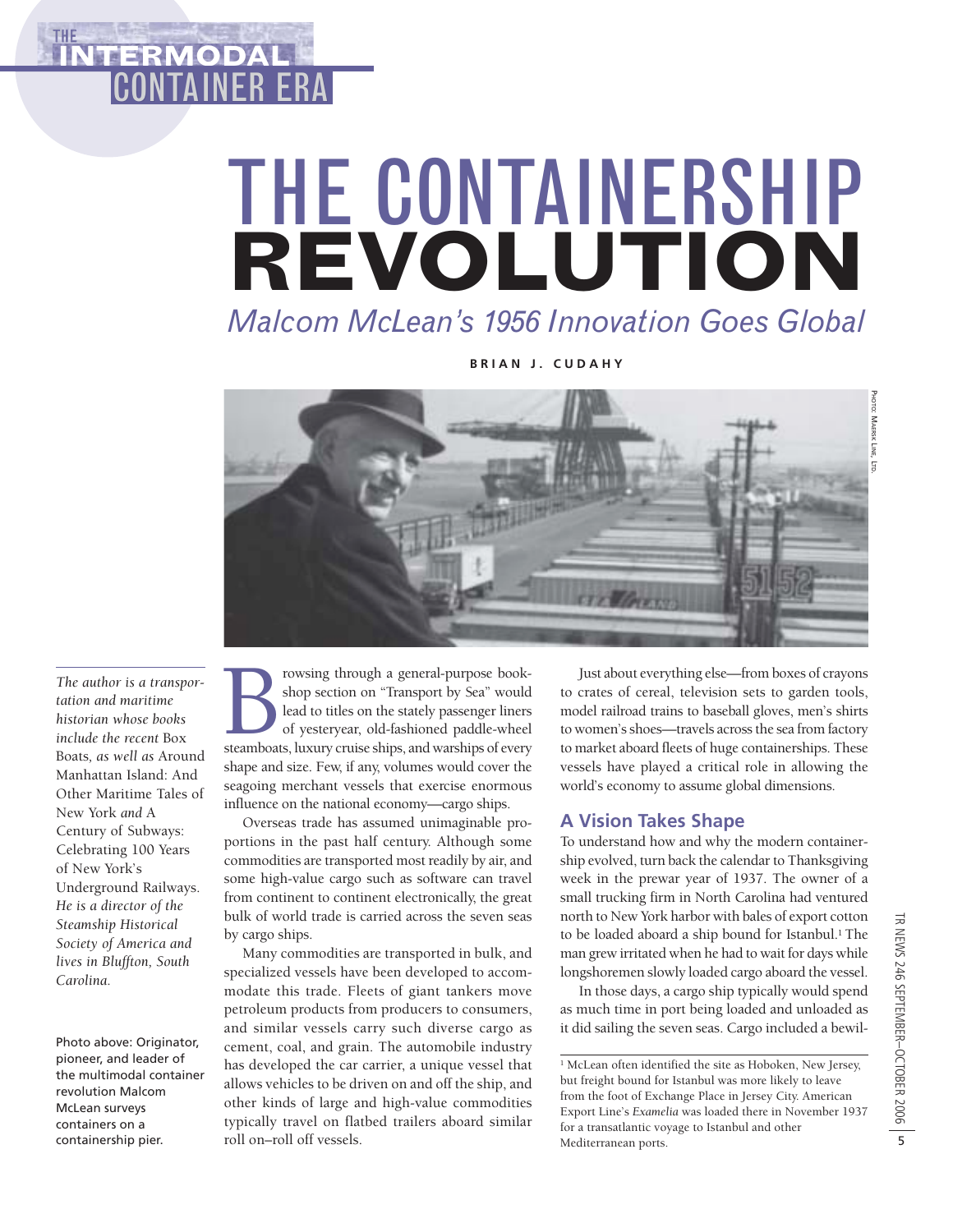

dering variety of merchandise that had to be hoisted aboard ship in small lots and then painstakingly stowed in the hold in a manner that would forestall damage during the ocean journey. The operation was time-consuming and labor-intensive.

Furthermore, because of the uncertainties of steamship schedules, outbound cargo often was delivered to a pier days and even weeks ahead of the presumed sailing date, increasing the chance of damage, loss, and pilferage. One steamship executive suggested that it cost his company more to move cargo 1,000 feet from the street in front of a pier into the hold of a moored ship than it did to transport the cargo thousands of miles across a hostile ocean.

The North Carolina truck driver often said to anyone who would listen, "There has to be a better way than loading cargo aboard ship piece by piece. Why couldn't an entire truck be hoisted aboard ship, for instance, and then used for delivery purposes at the other end of the line?" The frustrated trucker had begun to think about the implications of intermodalism, a word that in 1937 was decades away from being coined.

That man was Malcom McLean, and his North Carolina–based trucking company would grow into one of the nation's premier over-the-road cargo operations, McLean Trucking. McLean, however, kept thinking about his experience in 1937 and the inherent limitations of loading cargo aboard ship. On a rainy April Thursday in 1956, he did something about it.

### **The First Containerships**

A vessel bearing the unusual name *Ideal X* was a run-of-the-mill T-2 tanker, similar to countless others that moved petroleum from the Texas oil fields to northern refineries. But when *Ideal X* cast off from Berth 24 at the foot of Marsh Street in Port Newark, New Jersey, on April 26, 1956, and set a course for Houston, Texas, it was more than another tanker heading south in ballast to pick up additional product.

Installed above the vessel's main deck was a special spar deck—a raised platform or porch—with longitudinal slots to which were attached the bodies of 58 trailer trucks. These were not trucks in any conventional sense—the 58 units had been detached from their running gear on the pier and had become *containers* .

Arriving in Houston six days later, the 58 trailers were hoisted off *Ideal X*, attached to fresh running gear, and delivered to their intended destinations with no intermediate handling by longshoremen. McLean had orchestrated a pioneering voyage.

In preparation, he had acquired a small steamship

company in early 1955 to convert into an adjunct of his trucking enterprise. Based in Mobile, Alabama, the Pan Atlantic Steamship Company was founded in 1933 and was a subsidiary of the Waterman Steamship Company. McLean soon acquired the parent company also, although Waterman eventually would move out of McLean's control and resume an independent identity. Pan Atlantic, however, would evolve into what many knowledgeable maritime observers would call the most important and most successful deepwater steamship company to operate as part of the U.S. Merchant Marine.

## **Sea-Land Service**

In 1960, McLean hauled down the blue-and-white Pan Atlantic house flag and renamed his maritime venture Sea-Land Service. Although *Ideal X* and three other converted T-2 tankers that entered Pan Atlantic service in 1956 are often called the world's first successful containerships, the basic design features that characterize the modern containership were not introduced until 1957.

#### *Design Innovations*

On October 4, 1957, the Soviet Union launched Sputnik I, the world's first earth-orbiting satellite. On that same day, the Pan Atlantic ship *Gateway City* steamed away from Port Newark and headed south to Miami, then on to Houston. *Ideal X* had transported containers that were individually attached to a flat spar deck, but *Gateway City*, a World War II cargo ship identified as a C-2 Class vessel, had been thoroughly rebuilt to stack containers one atop another in below-deck racks and to haul additional



Typical containership with container-carrying holds between the deckhouse and bow, and space for additional containers to be stacked aft of the deckhouse.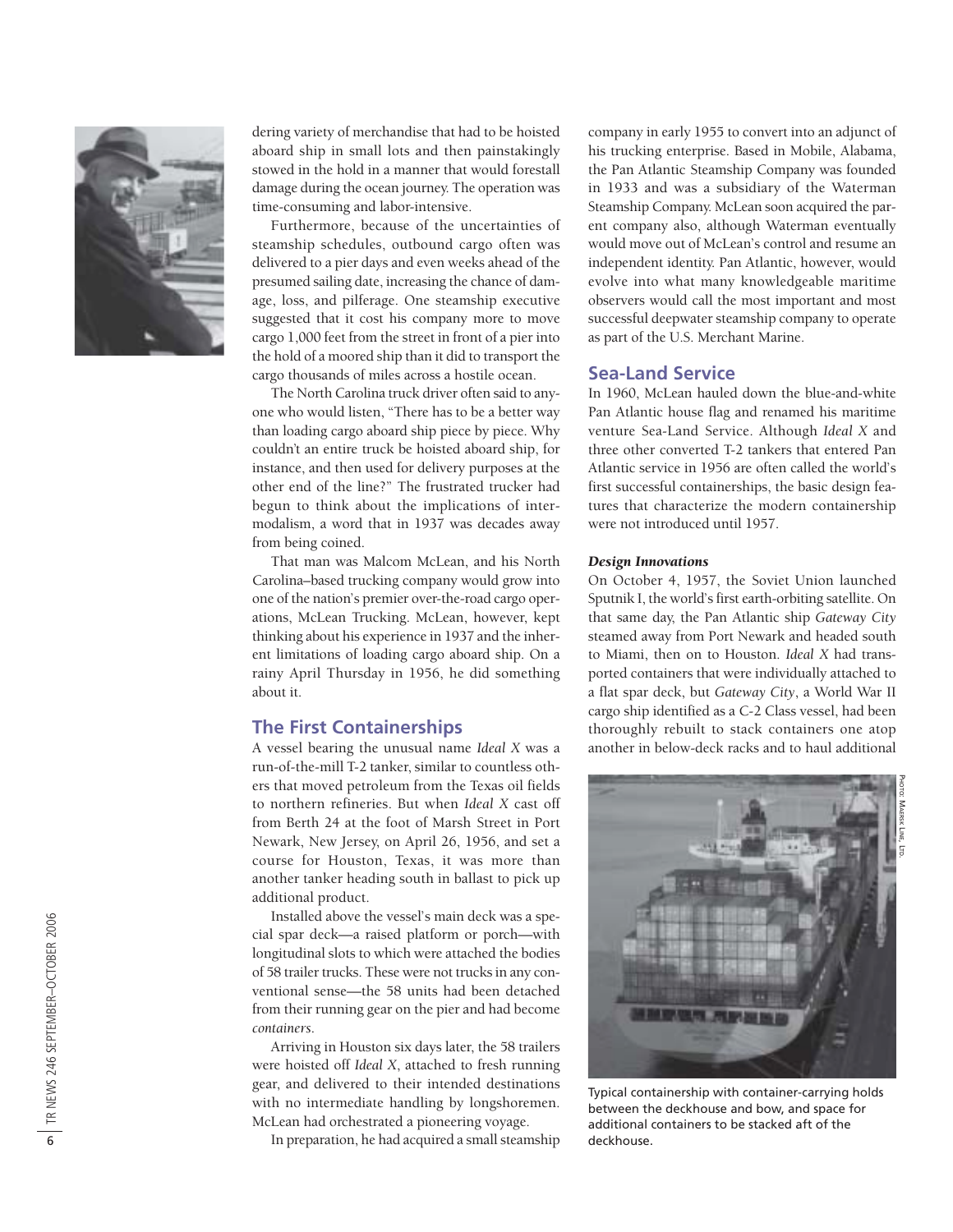units stacked atop each other as deck cargo. The 524-foot *Ideal X* could handle 58 trailers, but the 450-foot *Gateway City* could accommodate 226.

In many respects, the voyage of *Gateway City* signaled the onset of the contemporary containership era. Five sister ships soon joined the 1957 pioneer in McLean's fleet, and the spar deck tankers of 1956 were retired.

All manner of older cargo ships were converted into exclusive container carriers, and Sea-Land quickly developed a basic design feature of contemporary containerships—a deck house located well to the stern of the ship, a large open area with container-carrying holds between the deck house and bow, and room for additional containers aft of the deck house.

#### *Expansion and Competition*

McLean expanded his waterborne operations to Puerto Rico in 1958, to the West Coast via the Panama Canal in 1962, and north to Alaska that same year. In the meantime, other U.S.-flag steamship companies began to explore the opportunities of containerization. Matson Navigation Company inaugurated container service between California and the Hawaiian Islands in 1958, and Grace Line put its first containerships into service between New York and Venezuela in 1960.

Nevertheless, many of the more traditional oceangoing steamship operators—in particular, important European companies such as Holland America and Cunard—regarded containerization as appropriate only for select domestic niche markets. To them, the innovation had no place along such classic international trade routes as the North Atlantic.

After April 1966, however, the companies held that view at their own corporate peril. Sea-Land's *Fairland*, a converted C-2 cargo vessel and a sister ship of *Gateway City*, left Port Newark for the Channel ports of Europe. More than the pioneering container voyages of 1956 and 1957, *Fairland*'s North Atlantic crossing signaled the demise of the conventional cargo ship and of the lengthy stays in port to load and unload cargo.

#### *Advantages and Adaptations*

The containership offered important advantages to both shipper and steamship operator. Freight was securely loaded aboard a trailer at the shipper's factory, its doors sealed, and the consignment dispatched to a nearby port city. There the cargo remained secure while awaiting the ship that would transport it across the sea. Furthermore, because the containers were hoisted on and off ship by swift gantry cranes, stays in port that once were mea-



sured in days and weeks were reduced to hours. The shipper benefited from decreases in pilferage and damage, and the operator gained more efficient and effective use of ships and maritime personnel.

Many critical challenges arose along the way. How the trucking and maritime industries developed a set of standards for the design of containers and associated hardware such as gantry cranes is a story in itself. Organized labor had to be convinced that waterfront workers would face a better and more secure future by thinning the ranks to take advantage of the efficiencies of containerization.

Another part of the containership saga is the reconfiguring of port facilities around the world to handle inbound and outbound containers efficiently. The covered piers and storage sheds that protected cargo from the weather before hoisting aboard ship were replaced by large open tracts of land, where teamsters could position trailers to move on and off the ship via huge gantry cranes. In the wake of *Fairland*'s transatlantic voyage of 1966, replacing conventional cargo ships with new container-carrying tonnage became the goal.

#### **Reaching Southeast Asia**

McLean's Sea-Land Service remained the pacesetter of the containership industry, and the company continued to expand its fleet of U.S.-flag vessels and to open up new services. In the late 1960s McLean was able to tap an interesting market—moving supplies to and from South Viet Nam for the U.S. military.

McLean convinced the military that containerization could solve many troublesome problems associated with maintaining an effective chain of supply. McLean and his representatives made the case that waterfront theft from conventional cargo ships in Viet Nam was so serious that a hefty percentage of inbound material was winding up in enemy hands. Just as containerization was able to reduce dockside pilferage in U.S. ports, so too it could thwart efforts by Viet Cong sympathizers to steal war material intended for U.S. soldiers.



Supplying the U.S. military forces in Viet Nam demonstrated not only the versatility and efficiency but also the security of containerized cargo.

Gantry cranes have made the loading and unloading of containerized cargo speedy and efficient.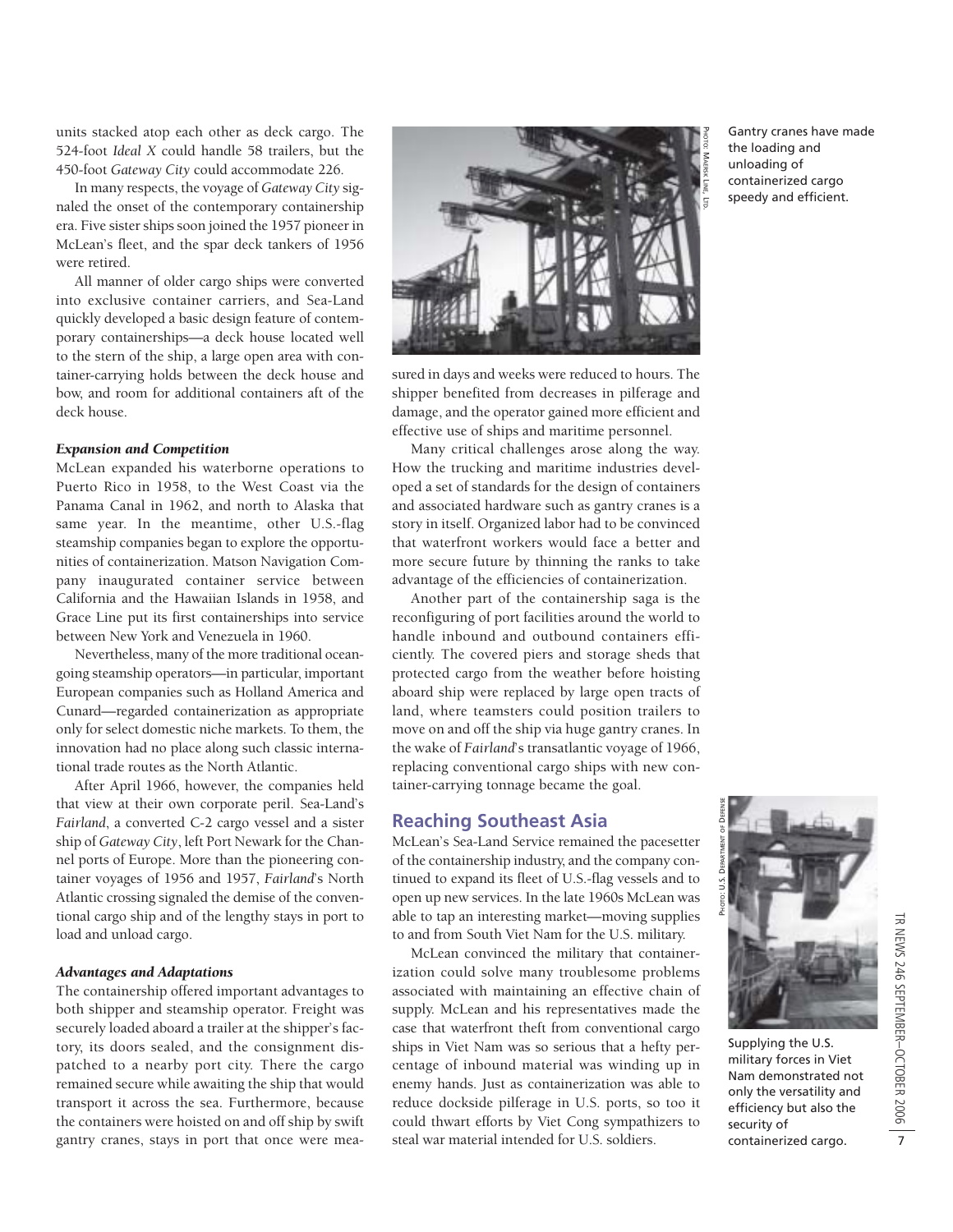PHOTO: MCLEAN

HOTO: MCLEAN FOUNDATION FOUNDATION.

McLean also was aware that a considerable portion of traditional manufacturing was shifting from North America to Asia. Because vessels bound for Viet Nam were returning to North America largely empty, McLean established a triangular trade from the West Coast to Viet Nam with war supplies, from Viet Nam to Japan and Hong Kong empty, and then back across the Pacific with commercial cargo from Asia to North America. When transpacific trade assumed an important role in Sea-Land operations, McLean teamed up with Southern Pacific Railroad to develop the first double-stack freight car for carrying containers inland from West Coast ports.

The implications and impacts of the Viet Nam War continue to be debated. Nevertheless, the transpacific logistical supply line that was established in support of the war provided another dramatic example of the efficiencies of containerships.

# **The Magnificent SL-7s**

In 1972, Sea-Land took delivery of eight new containerships with extraordinary specifications—ships that would be fast enough to cut full days from the transatlantic and transpacific crossing times. Two different European yards turned out the SL-7 Class.<sup>2</sup>

The eight SL-7s that joined the Sea-Land fleet could maintain 33 knots—10 to 15 knots faster than any other cargo ship then in service. The superliner SS *United States* may have wrested the transatlantic speed record from the *Queen Mary* in 1952, but the *Sea-Land Exchange*, one of the SL-7s, crossed the North Atlantic in August 1973 at 34.92 knots, only 0.97 knots slower than the *United States*. Another SL-7, *Sea-Land Commerce*, is the all-time speed champion in the transpacific merchant trade.

In addition to being fast, the SL-7s also were the world's largest containerships at the time. *Gateway City* and the other converted C-2 cargo ships of 1957 could accommodate 226 trailers each. Each SL-7 was able to carry more than 1,000 containers.

<sup>2</sup> Foreign-built cargo ships may sail under the U.S. flag but are prohibited by the 1920 Jones Act from engaging in trade between U.S. ports.





SL-7 Class containership *Sea-Land Galloway* under construction in a West German shipyard. One of the fastest cargo ships ever built, it was purchased by the U.S. Navy in 1981 and converted to a Fast Sealift Ship, USNS *Antares*, for carrying vehicles.

Containerships typically are compared in terms of carrying capacity. Because a 20-foot container is the smallest in common use, vessels are measured in TEUs, trailer-equivalent units or 20-foot-equivalent units. A 1,000-TEU containership therefore can accommodate 1,000 20-foot containers or 500 40 foot containers. Sea-Land was something of a renegade, employing a large fleet of 35-foot units, which made precise comparisons difficult, although the company soon shifted to more conventional trailers. As built, an SL-7 could accommodate 896 35-foot containers plus an additional 400 TEUs.

The new fleet proved to have a liability. To maintain the design speed of 33 knots, the boilers that generated steam to drive the dual turbine engines burned an extraordinary quantity of fuel. At pre-1972 price levels, this would not have been a problem, but 1973 brought the first of several worldwide petroleum crises that caused the price of petroleum to increase at an unprecedented rate.

The company throttled back its fleet to conserve fuel, and the eight vessels became a luxury that a commercial operator could not afford. The company sold off its prize vessels to the U.S. Navy in 1981 and 1982, and they remain in service for the Department of Defense as T-AKR Class fast supply ships.

## **Parting Company**

Following the advent of the SL-7 in 1972, Sea-Land Service began an interesting corporate evolution. McLean had sold controlling interest in the line to R.J. Reynolds in 1969 to gain the investment capital to move the SL-7 into production. Several years later he severed his ties with the company.

McLean later acquired United States Lines and returned to the containership industry. But new and different currents were affecting the maritime indus-

McLean worked with Southern Pacific Railroad to develop the doublestack freight car.